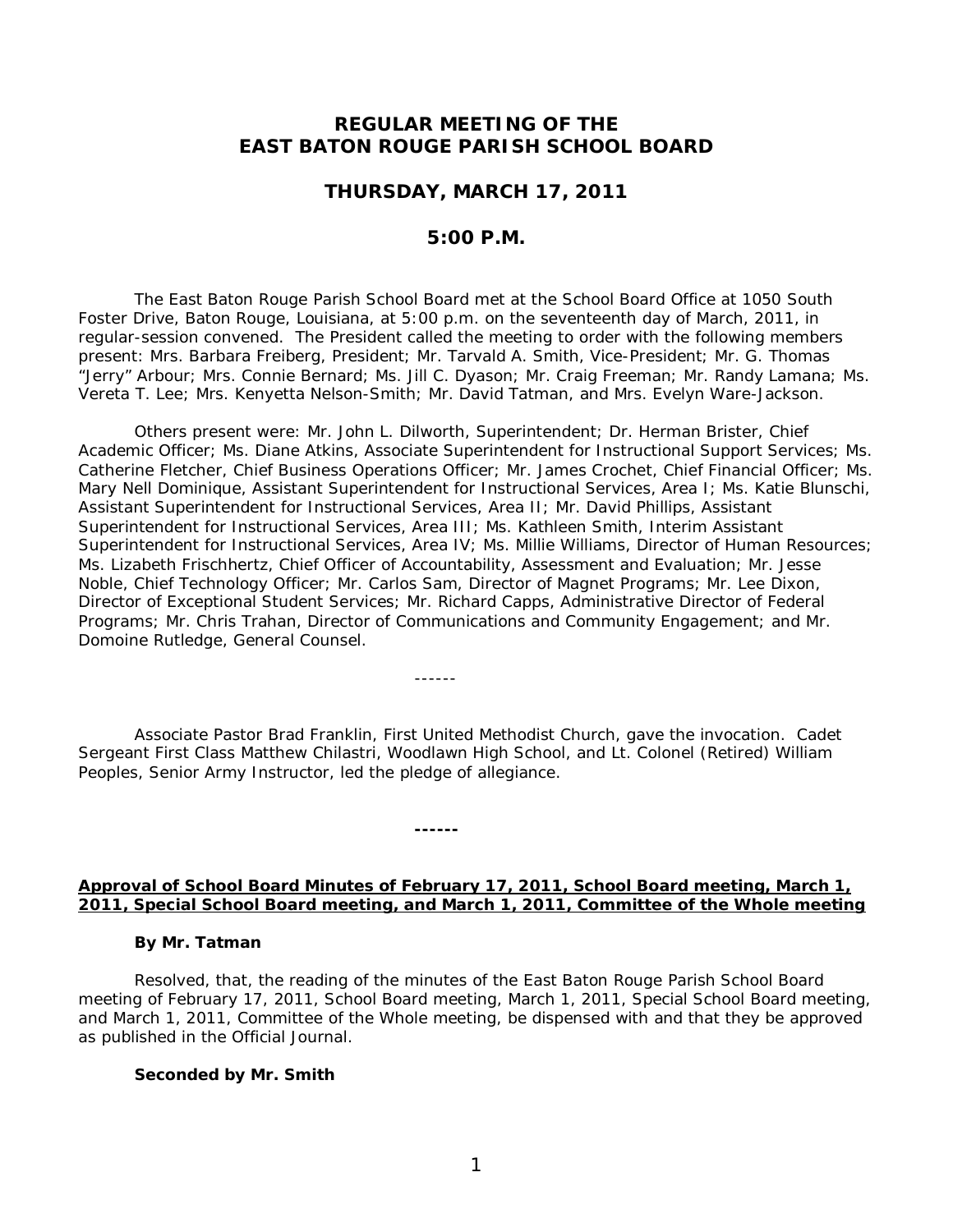**Unanimously adopted by a vote of the members present. (Ms. Lee was absent.)**

**------**

## **Approval of Personnel Changes Since School Board Meeting of February 17, 2011**

## **By Mr. Smith**

Resolved, that, the changes in personnel since the School Board Meeting of February 17, 2011, be, and they are, hereby approved. **(A copy of the Changes has been marked "Official Copy" and placed in the files of the Board.)**

**Seconded by Mr. Lamana**

**Unanimously adopted by a vote of the members present. (Ms. Lee was absent.)**

**-----**

## **Adoption of Resolution Proclaiming March 21-25, 2011, as "Attendance Awareness Week"**

## **By Ms. Lee**

Resolved, that, the East Baton Rouge Parish School Board does hereby adopt a resolution proclaiming March 21-25, 2011, as "Attendance Awareness Week." **(A copy of the Resolution has been marked "Official Copy" and placed in the files of the Board.)**

# **Seconded by Mr. Lamana**

**Unanimously adopted by a vote of all the members.**

**------**

# **Adoption of Resolution Proclaiming April, 2011, as "School Library Media Month" and April 10-16, 2011, as "National Library Week"**

# **By Mrs. Bernard**

Resolved, that, the East Baton Rouge Parish School Board does hereby adopt a resolution proclaiming April, 2011, as "School Library Media Month" and April 10-16, 2011, as "National Library Week." **(A copy of the Resolution has been marked "Official Copy" and placed in the files of the Board.)**

## **Seconded by Mr. Tatman**

**Unanimously adopted by a vote of all the members.**

**------**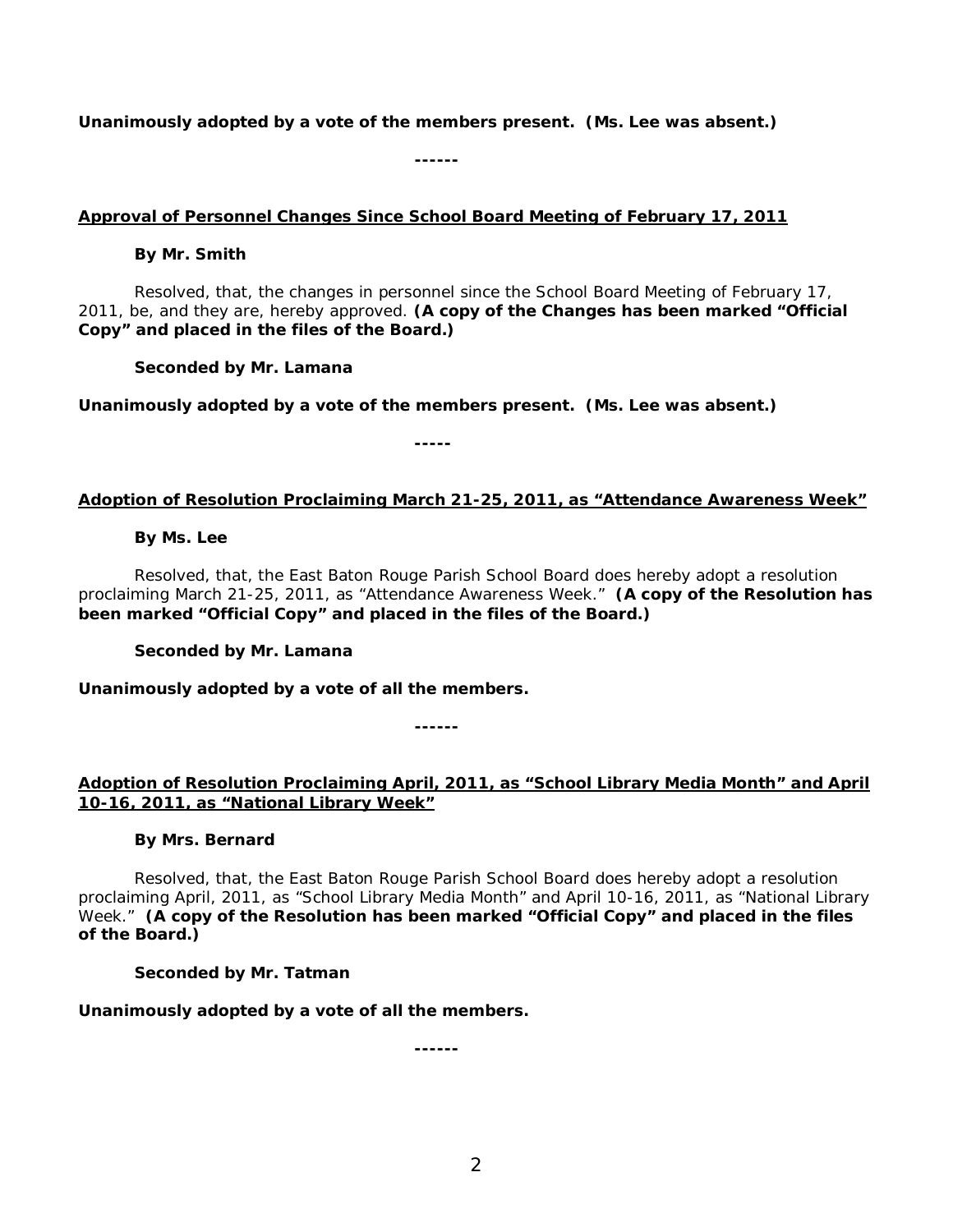## **Approval of Consent Agenda Items**

### **By Ms. Dyason**

Resolved, that, the East Baton Rouge Parish School Board does hereby approve the Consent Agenda items.

## **Seconded by Mrs. Bernard**

**Unanimously adopted by a vote of the members present. (Mr. Lamana was absent.)**

**------**

*The following items were approved as part of the Consent Agenda:*

**------**

## **Items approved by the Committee of the Whole for recommendation to the Board:**

Acceptance of the recommendation of Mr. Domoine Rutledge, General Counsel, East Baton Rouge Parish School Board, in the matter of Nadine Joseph on behalf of her minor son, Joseph Chambers, v. Tara High School and EBRPSB, Suit No.: 564,273, Section 24, 19th JDC, Parish of East Baton Rouge.

Authorization for staff to advertise, accept the low bid meeting specifications, and make the award of a contract for the Abatement/Demolition of the old Winbourne Elementary School and the construction of the main drive with a monument sign for the new Winbourne Elementary School, or reject any and all bids for just cause in accordance with the Louisiana Public Bid Law; Louisiana Revised Statutes, Title 38; Chapter 10.

Authorization for staff to advertise, accept the low bid meeting specifications, and make the award of contracts for the 2010 Qualified School Construction Bonds Projects at the locations specified and funded from the Qualified School Construction Bonds, or reject any and all bids for just cause in accordance with the Louisiana Public Bid Law; Louisiana Revised Statutes; Title 38, Chapter 10.

Approval for staff/consultant to collect administrative fee proposals from medical administrative services organizations and conduct a network discount analysis.

Approval of the following grants under \$50,000.00: a) National Education Association (NEA) Learning and Leadership Grant in the amount of \$2,000.00, (Recipient: Ms. Christina Faulk, Mathematics/Algebra Teacher at McKinley High School); b) Greater Baton Rouge Area Realtors Association (GBRAR) Teacher Grants in the amount of \$3,000.00, (\$1,000.00/each), (Recipients: Ms. Phyllis Cisneros and Crystal Lange, Fourth Grade Teachers at Brownfields Elementary School, Earlisha Whitfield, Third Grade Teacher at Ryan Elementary School, and Jennifer Dobbs, Pre-K Teacher at Westdale Heights Academic Magnet); and c) Target Field Trip Grant in the amount of \$700.00, (Recipient: Mr. Mark Zweig, Science Teacher at Glasgow Middle School).

------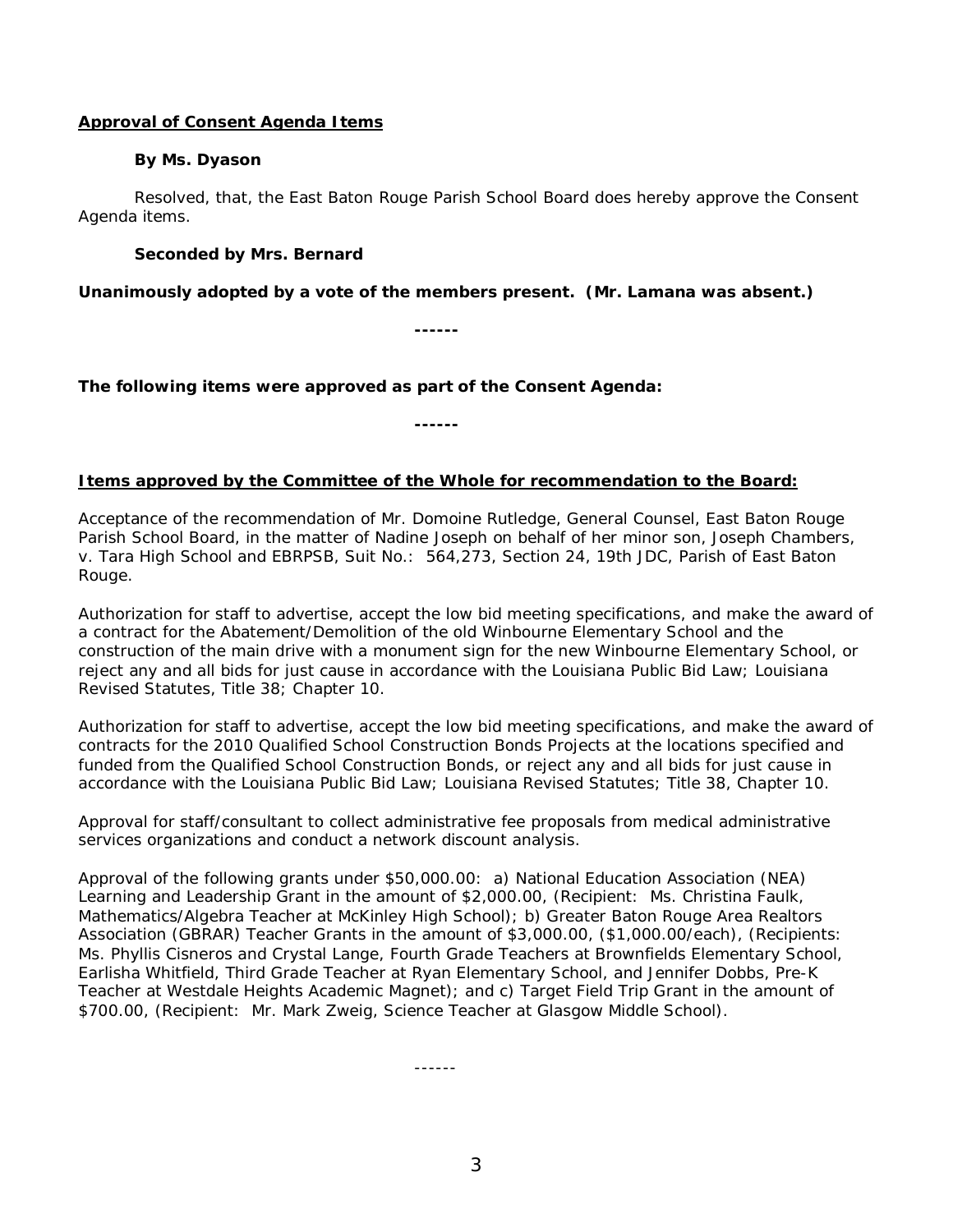### *END OF CONSENT AGENDA ITEMS*

**------**

#### **Adopt a Resolution for the Purpose of Levying Millages**

#### **By Mr. Smith**

Resolved, that, the East Baton Rouge Parish School Board does hereby adopt the Resolution, as required by law, for the Office of the Assessor no later than June 1, 2011, for the purpose of levying millages effective on the 2011 Assessment Roll.

#### **Seconded by Mr. Freeman**

**The vote on the motion was as follows:**

- **Yeas: (9) Mrs. Bernard, Ms. Dyason, Mr. Freeman, Mrs. Freiberg, Ms. Lee, Mrs. Nelson-Smith, Mr. Smith, Mr. Tatman, and Mrs. Ware-Jackson**
- **Nays: (1) Mr. Arbour**

**Abstained: (0) None**

**Absent: (1) Mr. Lamana**

**The motion was adopted.**

**------**

## **Approval of to Submit an Application for a Grant**

#### **By Mr. Arbour**

Resolved, that, the East Baton Rouge Parish School Board does hereby give approval to submit an application for the High Performance School Initiative Competitive 1003(g) Grant for eight (8) eligible East Baton Rouge Parish Schools.

**Seconded by Ms. Lee**

#### **Unanimously adopted by a vote of the members present. (Mr. Lamana was absent.)**

------

**Approval of New Job Description**

**By Mr. Smith**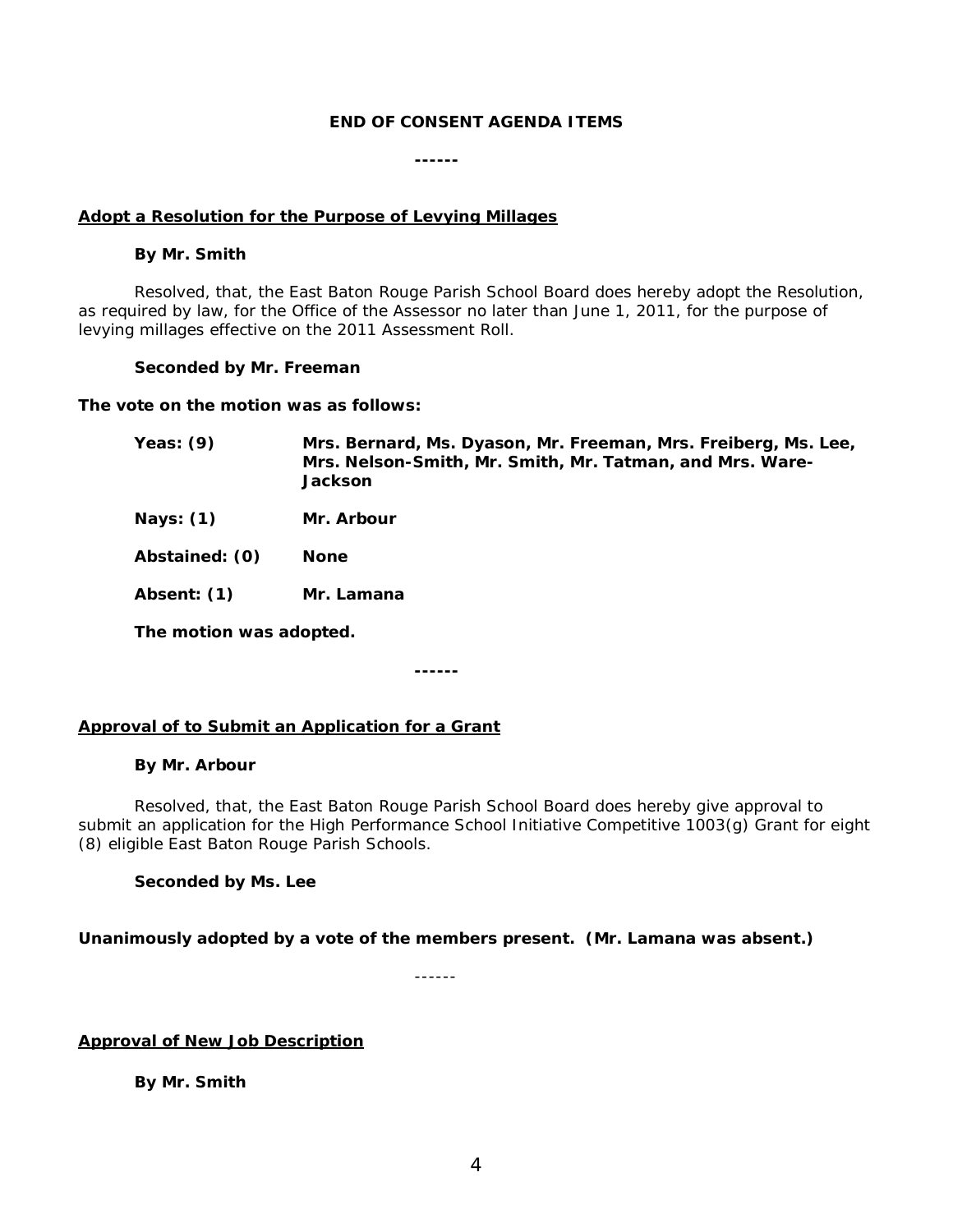Resolved, that, the East Baton Rouge Parish School Board does hereby approve a new job description for Executive Director for School Turnaround and Charter Schools.

## **Seconded by Mr. Freeman**

#### **Discussion followed.**

#### **A substitute motion was offered.**

### **By Mrs. Bernard**

Resolved, that, the East Baton Rouge Parish School Board does hereby approve a new job description for Executive Director for School Turnaround and Charter School but eliminate any "Essential Duties and Responsibilities" job description items that pertain to "collective bargaining".

#### **Seconded by Mrs. Ware-Jackson**

#### **The vote on the substitute motion was as follows:**

| Yeas: (9)      | Mr. Arbour, Mrs. Bernard, Ms. Dyason, Mr. Freeman, Mrs.<br>Freiberg, Ms. Lee, Mrs. Nelson-Smith, Mr. Tatman, and Mrs.<br>Ware-Jackson |
|----------------|---------------------------------------------------------------------------------------------------------------------------------------|
| Nays: (1)      | Mr. Smith                                                                                                                             |
| Abstained: (0) | <b>None</b>                                                                                                                           |
| Absent: (1)    | Mr. Lamana                                                                                                                            |
|                |                                                                                                                                       |

**The substitute motion passed.**

------

## **Approval of a Resolution**

#### **By Mr. Arbour**

Resolved, that, the East Baton Rouge Parish School Board does hereby approve a Resolution regarding a Reduction in Force.

#### **Seconded by Ms. Lee**

### **The vote on the motion was as follows:**

- **Yeas: (9) Mr. Arbour, Mrs. Bernard, Ms. Dyason, Mrs. Freiberg, Ms. Lee, Mrs. Nelson-Smith, Mr. Smith, Mr. Tatman, and Mrs. Ware-Jackson**
- **Nays: (1) Mr. Freeman**